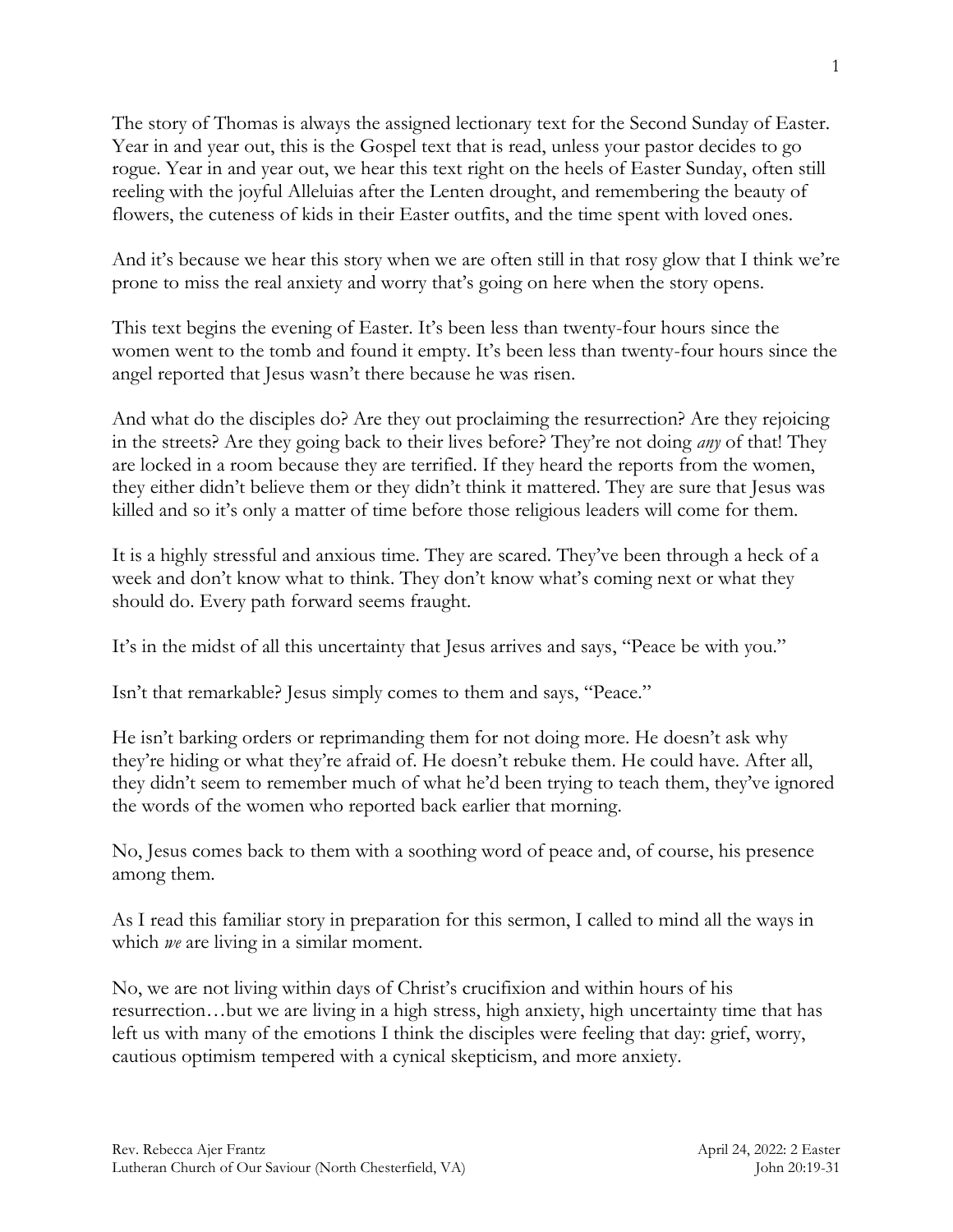We have dealt with, and continue to deal with, deep political divisions, tensions and fights for justice, a new, highly covered war in Europe, global supply chain challenges, increased frequency and severity of weather events, oh, and did I mention the global pandemic which *maybe*, *hopefully*, *fingers crossed*, we're moving out of but who really even knows anymore?

Who *wouldn't* be extra stressed and anxious?

And as much as individuals are prone to these emotions, we can't ignore that the church itself, as a institution, as the body of Christ, as a group of those same individuals, experiences them too.

It happens all the time, but there has been an uptick in the past year of articles about the decline of the church or a shift in Christianity or whether or not we'll get back to "normal" or "what we had before." Oddly enough, none of these articles seem to have much helpful advice about how to be the hands and feet of God active in the world, but they are really good about making you worry about numbers and metrics and finding the perfect program that will fix everything.

Because the truth is, the Church is not great at responding to this stress and anxiety. It tends to respond in one of two ways. On the one hand, it is prone to wringing its hands in despair, shrugging its shoulders and saying, "Oh well. All is doomed. The Church is dying and so is Christianity and so is every bit of faith in Jesus Christ." On the other hand, it almost equally prone to putting its finger in its ears, pretending like *nothing* has changed and that everything is still the same and so doing things the way they've always been done, but *better*, will solve any and all problems.

The approaches actually almost feed off each other and they are both problematic.

If we can't pull ourselves out of the doom scrolling and downward spiraling long enough see what God might be up to, we'll miss it.

And we'll likewise miss it if we're so focused on what we've always done that we have tunnel vision on the highway, not seeing that God went ahead and put in an offramp that leads to some pretty great ministry.

So it makes me wonder, as I read about these disciples on the evening of the resurrection: What would it mean if the Church took this moment and embraced it, embraced Jesus coming among us and offering peace in our anxiety and our stress, offering respite and refocus on what's really important and what really matters?

Because I think that's what we need now, as we're hopefully on the backend of COVID-19—I think we need to refresh and refocus on the ministries that Jesus has explicitly called us to: offering good news to the poor, clothing the naked, visiting the sick, feeding the hungry, and proclaiming God's good news to a world crying out for justice and mercy.